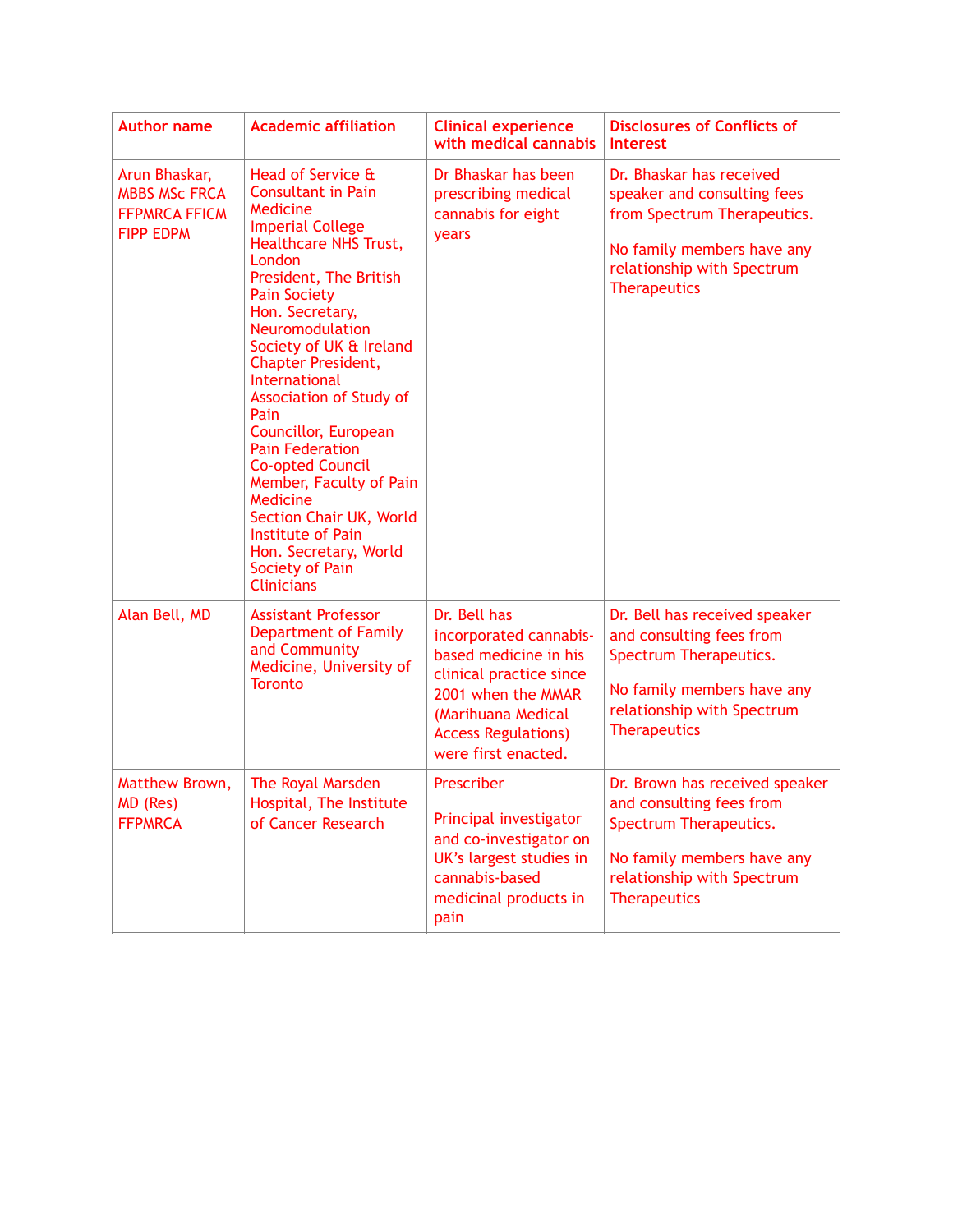| Hance Clarke,<br>MD, PhD                            | <b>Associate Professor,</b><br>Department of<br>Anesthesiology and Pain<br>Medicine,<br>Toronto, Ontario<br>Canada                                                         | Dr. Clarke has been<br>using cannabis-based<br>medicine(s) in the<br>chronic pain field since<br>2014. He is the co-<br>founder of the UHN<br><b>Centre for Cannabinoid</b><br>Research. | Dr. Clarke declares Funding<br>received from Medical Cannabis<br>by Shoppers Drug Mart to<br>perform a Real-World Evidence<br>Trial in Canadian patients and<br>an honorarium from Canopy<br>Growth.<br>No family members have any<br>relationship with Spectrum<br><b>Therapeutics</b> |
|-----------------------------------------------------|----------------------------------------------------------------------------------------------------------------------------------------------------------------------------|------------------------------------------------------------------------------------------------------------------------------------------------------------------------------------------|-----------------------------------------------------------------------------------------------------------------------------------------------------------------------------------------------------------------------------------------------------------------------------------------|
| Claude Cyr, MD                                      | <b>McGill University</b>                                                                                                                                                   | Associate researcher<br><b>Quebec Cannabis</b><br>Registry.<br><b>Approximately 200</b><br>active patients                                                                               | Honorarium for CME speaker<br>events, assisting and chairing<br>advisory boards.<br>No family members have any<br>relationship with Spectrum<br><b>Therapeutics</b>                                                                                                                     |
| Elon Eisenberg,<br><b>MD</b>                        | Institute of Pain<br>Medicine, Rambam<br>Health Care Campus,<br>The Technion, Israel<br>Institute of Technology,<br>Haifa, Israel                                          | Dr Eisenberg has been<br>prescribing medical<br>cannabis for 8 years                                                                                                                     | Dr. Eisenberg has received<br>consulting fees from Spectrum<br>Therapeutics.<br>No family members have any<br>relationship with Spectrum<br><b>Therapeutics</b>                                                                                                                         |
| Ricardo Ferreira<br>de Oliveira Silva,<br><b>MD</b> | Head of the spine and<br>pain surgery<br>department of Casa de<br>Saúde São Jose - Rio de<br>Janeiro - Brasil                                                              | Dr. Ricardo has been<br>treating patients with<br>medical cannabis for<br>chronic pain since 2015                                                                                        | Dr. Ricardo has received<br>consulting fees from Spectrum<br>Therapeutics.<br>No family members have any<br>relationship with Spectrum<br><b>Therapeutics</b>                                                                                                                           |
| Eva Frohlich, MD                                    | Specialist<br>anaesthesiologist FFA<br>(SA) (fellow of the<br>faculty of<br>anaesthesiologists of<br>South Africa).<br>Wits medical center<br>Johannesburg South<br>Africa | Prescribing medical<br>cannabis for 5 years.                                                                                                                                             | Dr. Frohlich has received<br>consulting fees from Spectrum<br>Therapeutics.<br>No family members have any<br>relationship with Spectrum<br><b>Therapeutics</b>                                                                                                                          |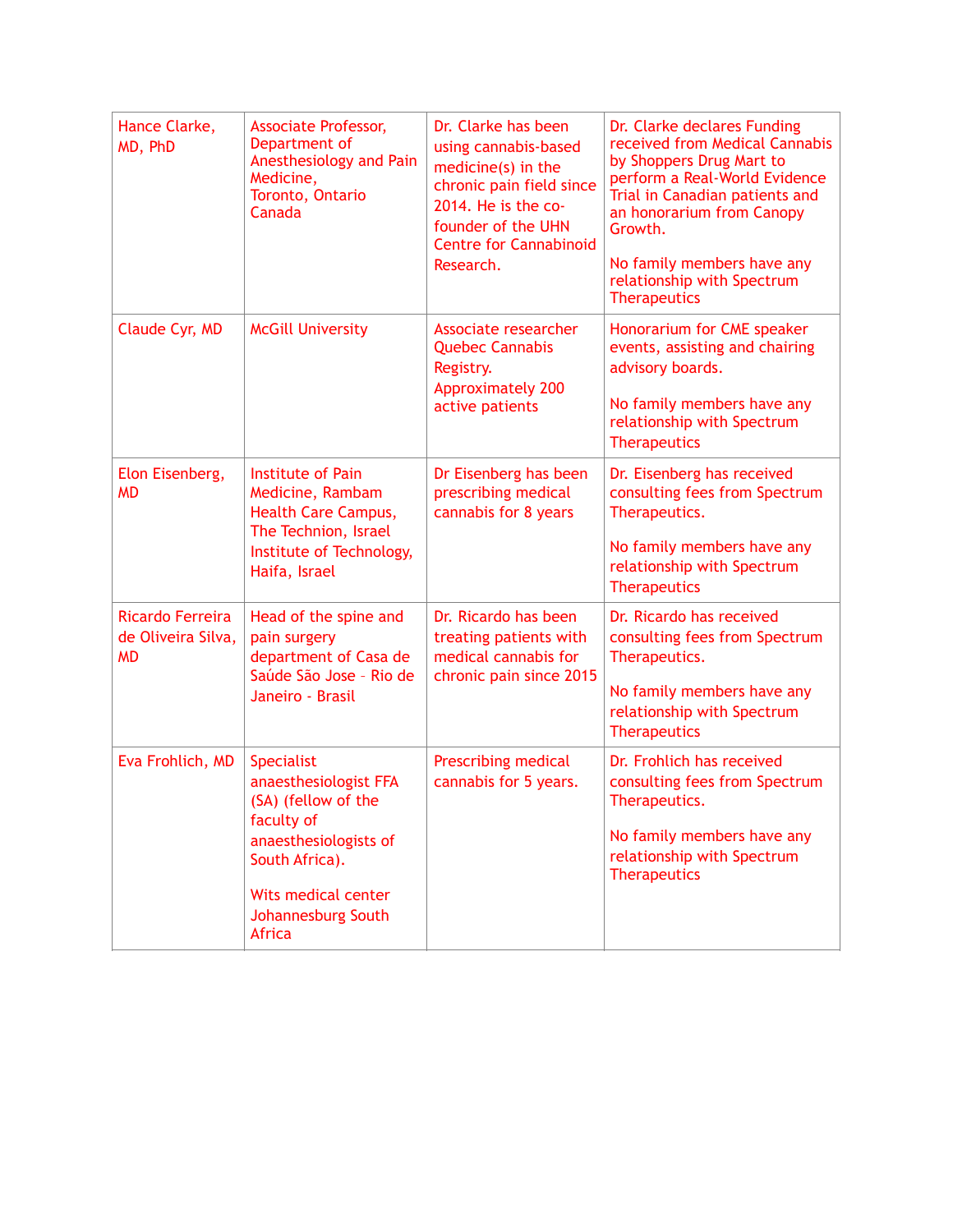| Peter Georgius,<br><b>MD</b>      | Director of PainRehab,<br>procedures.<br>Director of<br>Rehabilitation<br>Medicine, Selangor<br><b>Nambour Private</b><br>Hospital.<br>Director of Pain<br><b>Management Programs</b><br>at Selangor Nambour<br>Private Hospital and<br>Noosa Private Hospital.<br><b>Director of Sunshine</b><br><b>Coast Clinical Research,</b><br>Principal Investigator<br>for studies in pain<br>management, which<br>include research into<br>pharmacology and<br>implantable devices. | PainRehab, specialises<br>in complex pain<br>conditions such as<br>complex regional pain<br>syndrome and complex<br>neurological pain<br>conditions. Cannabis<br>therapy is used in the<br>context of<br>multidisciplinary pain<br>management,<br>pharmacology, physical<br>therapies, psychology<br>and advanced pain<br>management<br>procedures.<br>Dr Georgius has been<br>treating patients with<br>medical cannabis for 2<br>years | Dr Georgius received speaker<br>and consulting fees from<br>Spectrum Therapeutics.<br>No family member has a<br>financial relationship with<br><b>Spectrum Therapeutics</b><br>Dr Georgius receives fee from<br>research with MedLab<br>Dr Georgius is a member of<br><b>Medical Advisory Board of</b><br><b>AusCann</b><br>Dr Georgius is a paid consultant<br>for Abbott Medical and Boston<br>Scientific |
|-----------------------------------|------------------------------------------------------------------------------------------------------------------------------------------------------------------------------------------------------------------------------------------------------------------------------------------------------------------------------------------------------------------------------------------------------------------------------------------------------------------------------|------------------------------------------------------------------------------------------------------------------------------------------------------------------------------------------------------------------------------------------------------------------------------------------------------------------------------------------------------------------------------------------------------------------------------------------|-------------------------------------------------------------------------------------------------------------------------------------------------------------------------------------------------------------------------------------------------------------------------------------------------------------------------------------------------------------------------------------------------------------|
| Malcolm Hogg,<br><b>MD</b>        | Head of Pain Services,<br>royal Melbourne<br>Hospital. Clinical<br><b>Associate Professor,</b><br>University of<br>Melbourne.                                                                                                                                                                                                                                                                                                                                                | Dr Hogg has been using<br>cannabis-based<br>products in the<br>management of<br>chronic pain and<br>spasticity since 2017.                                                                                                                                                                                                                                                                                                               | Dr. Hogg has received speaker<br>and consulting fees from<br>Spectrum Therapeutics and<br>Tilray Australia Pty Ltd.<br>No family members have any<br>relationship with Spectrum<br><b>Therapeutics</b>                                                                                                                                                                                                      |
| <b>Tina Ingrid</b><br>Horsted, MD | Anaesthesiologist,<br>diploma in pain<br>management                                                                                                                                                                                                                                                                                                                                                                                                                          | Dr Horsted has been<br>prescribing medical<br>cannabis for eight<br>years                                                                                                                                                                                                                                                                                                                                                                | Dr. Horsted has received<br>speaker and consulting fees<br>from Spectrum Therapeutics.<br>No family members have any<br>relationship with Spectrum<br><b>Therapeutics</b>                                                                                                                                                                                                                                   |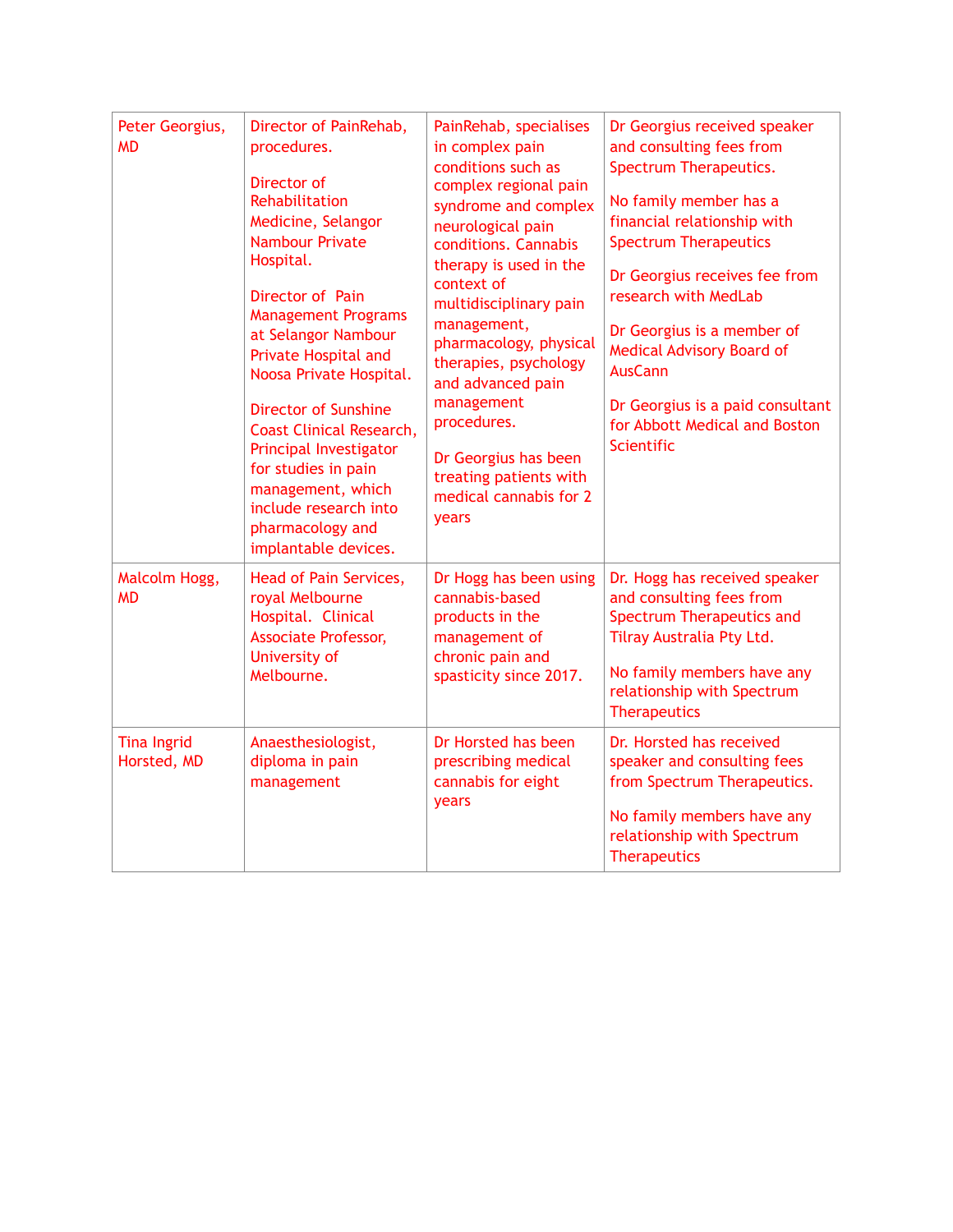| Caroline A.<br>MacCallum, MD  | <b>Clinical Instructor</b><br>Department of<br>Medicine, Adjunct<br><b>Professor Faculty</b><br>Pharmaceutical.<br>Sciences,<br><b>Associate Member</b><br><b>Division of Palliative</b><br><b>Care University of</b><br><b>British Columbia</b> | Dr. MacCallum has<br>been using cannabis-<br>based medicine(s) in<br>the field of chronic<br>pain and complex<br>diseases since 2015.<br>She has assessed and<br>developed cannabinoid<br>treatment plans for<br>more than 5,000<br>patients.<br>She is the Medical<br><b>Director of Greenleaf</b><br>Medical Clinic,<br><b>Canada's first Medical</b><br>Cannabis Clinic (2010).                               | Dr. MacCallum has received<br>speaker and consulting fees<br>from Spectrum Therapeutics<br>No family members have any<br>relationship with Spectrum<br><b>Therapeutics</b>          |
|-------------------------------|--------------------------------------------------------------------------------------------------------------------------------------------------------------------------------------------------------------------------------------------------|------------------------------------------------------------------------------------------------------------------------------------------------------------------------------------------------------------------------------------------------------------------------------------------------------------------------------------------------------------------------------------------------------------------|-------------------------------------------------------------------------------------------------------------------------------------------------------------------------------------|
| Kirsten R.<br>Müller-Vahl, MD | Professor of Psychiatry<br>at the Department of<br>Psychiatry,<br>Socialpsychiatry and<br>Psychotherapy at<br><b>Hannover Medical</b><br>School (MHH), Germany                                                                                   | Dr. Müller-Vahl has<br>been using cannabis-<br>based medicines<br>primarily in the field<br>of psychiatry and<br>neurology since 2000.<br>She is the first<br>chairwoman of the<br>German (ACM) and the<br>international<br>association for<br>cannabinoid medicines<br>(IACM).                                                                                                                                  | Dr. Müller-Vahl has received<br>consulting fees from Spectrum<br><b>Therapeutics</b><br>No family members have any<br>relationship with Spectrum<br><b>Therapeutics</b>             |
| Colleen<br>O'Connell, MD      | Assistant Prof,<br><b>Dalhousie University</b><br>Faculty of Medicine,<br><b>Physical Medicine and</b><br>Rehabilitation                                                                                                                         | Clinician in<br>neurorehabilitation,<br>has provided education<br>on pain and tone<br>management and<br>cannabinoids in<br>neurologic conditions<br>for 20 years nationally<br>and internationally;<br>founding member of<br>the Canadian<br>Consortium for the<br>Investigation of<br>Cannabinoids in 2000;<br>has extensive 20-year<br>experience with<br>cannabis-based<br>medicines in clinical<br>practice. | Has served on advisory boards<br>and provided education<br>programs supported by<br>honoraria from Canopy Growth,<br>Tilray, Aurora. No family with<br><b>Conflicts of Interest</b> |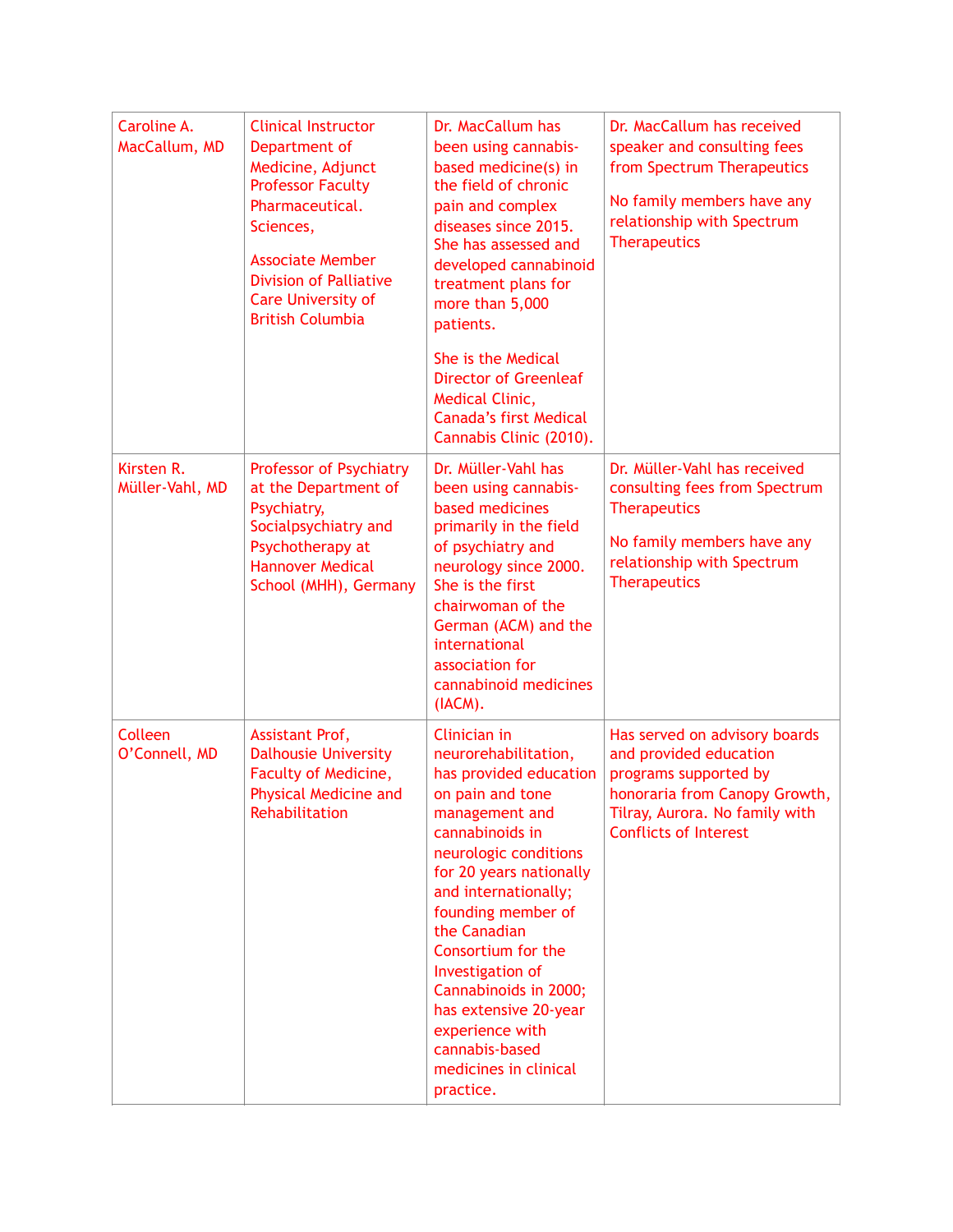| <b>Robert Sealey,</b><br><b>MD</b>    | <b>Cannabinoid Medicine</b><br>Specialist, Victoria,<br>British Columbia,<br>Canada                                                  | Runs a medical<br>cannabis clinic and has<br>treated over two<br>thousand patients with<br>medical cannabis since<br>2001                                                                                                                                                                                                                                                                | Dr. Sealey has received speaker<br>and consulting fees from<br>Spectrum Therapeutics.<br>No family members have any<br>relationship with Spectrum<br>Therapeutics.                                                                                                                                                                                                                                          |
|---------------------------------------|--------------------------------------------------------------------------------------------------------------------------------------|------------------------------------------------------------------------------------------------------------------------------------------------------------------------------------------------------------------------------------------------------------------------------------------------------------------------------------------------------------------------------------------|-------------------------------------------------------------------------------------------------------------------------------------------------------------------------------------------------------------------------------------------------------------------------------------------------------------------------------------------------------------------------------------------------------------|
| Marc Seibolt, MD                      | Head of Algesiologikum<br>Day Clinic for Pain<br><b>Therapy</b><br>Munich, Bavaria,<br>Germany                                       | Dr. Marc Seibolt has<br>been using cannabis-<br>based medicine(s) in<br>the chronic pain field<br>since 2013.                                                                                                                                                                                                                                                                            | Dr. Seibolt has received<br>speaker and consulting fees<br>from Spectrum Therapeutics.<br>No family members have any<br>relationship with Spectrum<br>Therapeutics.                                                                                                                                                                                                                                         |
| Aaron Sihota,<br><b>BScPharm, RPh</b> | Clinical Instructor,<br><b>Faculty of</b><br>Pharmaceutical<br>Sciences, University of<br>British Columbia,<br>Vancouver, BC, Canada | <b>Clinician with direct</b><br>patient care<br>experience in a<br>multidisciplinary<br>referral only medical<br>cannabis clinic for<br>patients with pain,<br>anxiety, and sleep<br>issues. Managing<br>patients since 2018.<br>Has educated at<br>national and<br>international symposia<br>on the role of<br>cannabinoids in the<br>presence of opioids for<br>managing pain control. | Has received speaker and<br>consultancy honoraria from<br>Canopy Growth. No family with<br><b>Conflicts of Interest</b>                                                                                                                                                                                                                                                                                     |
| Dustin Sulak, DO                      | Board member of the<br><b>Society of Cannabis</b><br><b>Clinicians</b>                                                               | Dr. Sulak has been<br>treating patients with<br>cannabis-based<br>medications in private<br>practice since 2009.<br>He is the medical<br>director of Integr8<br>Health, a clinic that<br>follows ~8,000 patients<br>treated with cannabis<br>in Maine, USA.                                                                                                                              | Dr. Sulak has participated in<br>education and research events<br>supported by honoraria from<br>Spectrum Therapeutics. He is<br>an equity owner and employee<br>of Healer, paid member of an<br>advisory board for COR<br>Analytics, and paid member of<br>an advisory board for Zelira<br>Therapeutics. No family<br>members have a relationship<br>with Spectrum or other<br>cannabis-related companies. |